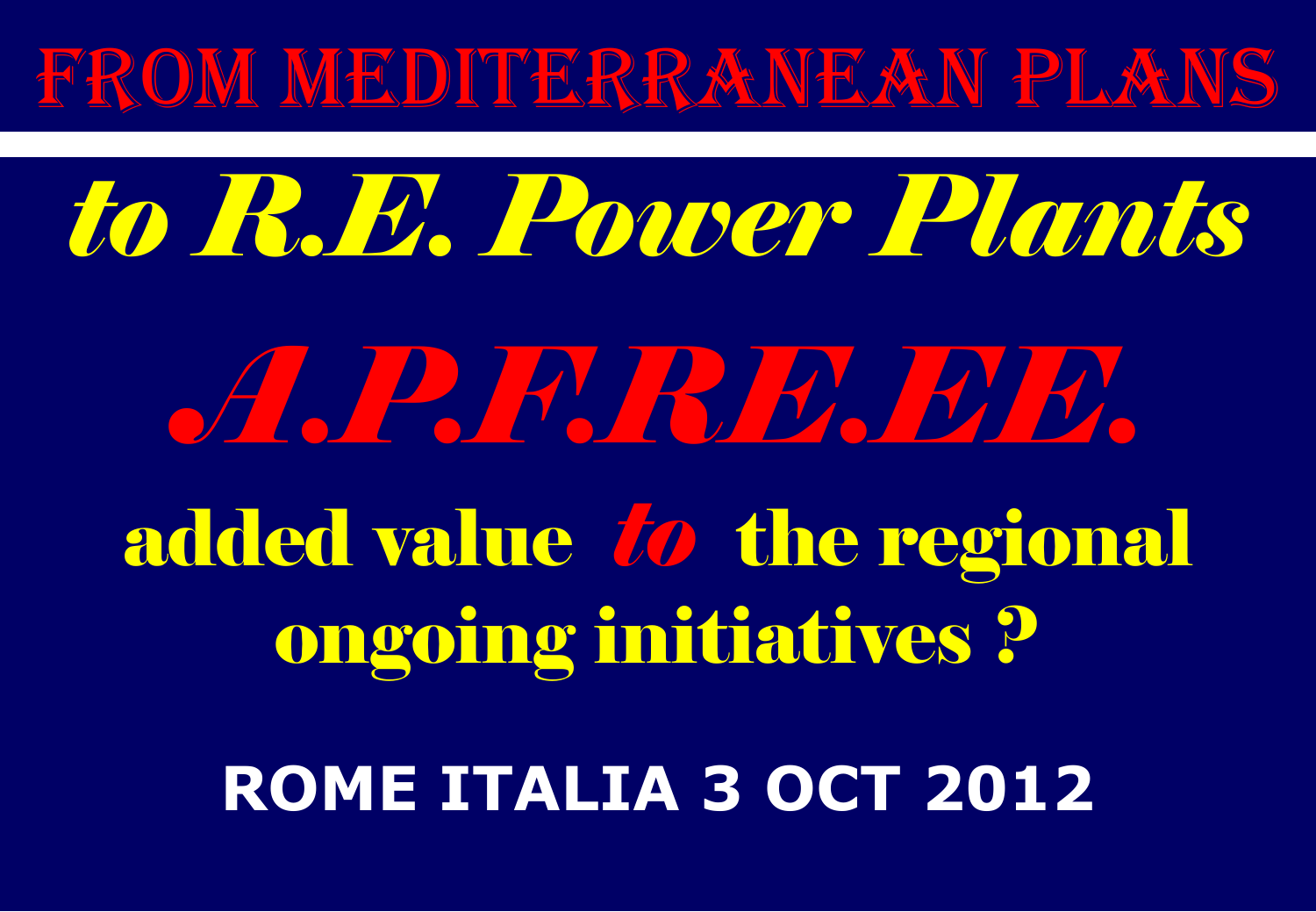## *Arab Platform For RE & EE* Int. NGO *Launch* **Feb. 2010** *registered* **Apr 2012** APFREE **e s s e n t i a l s**

**Stakeholders Governments Private PARASTATE Academia** from **Europe & Arab region** → collaborate in **Trans-Mediterranean Technology Exchange btw Arab countries (10 in Africa / 12 in Asia) in RE & EE**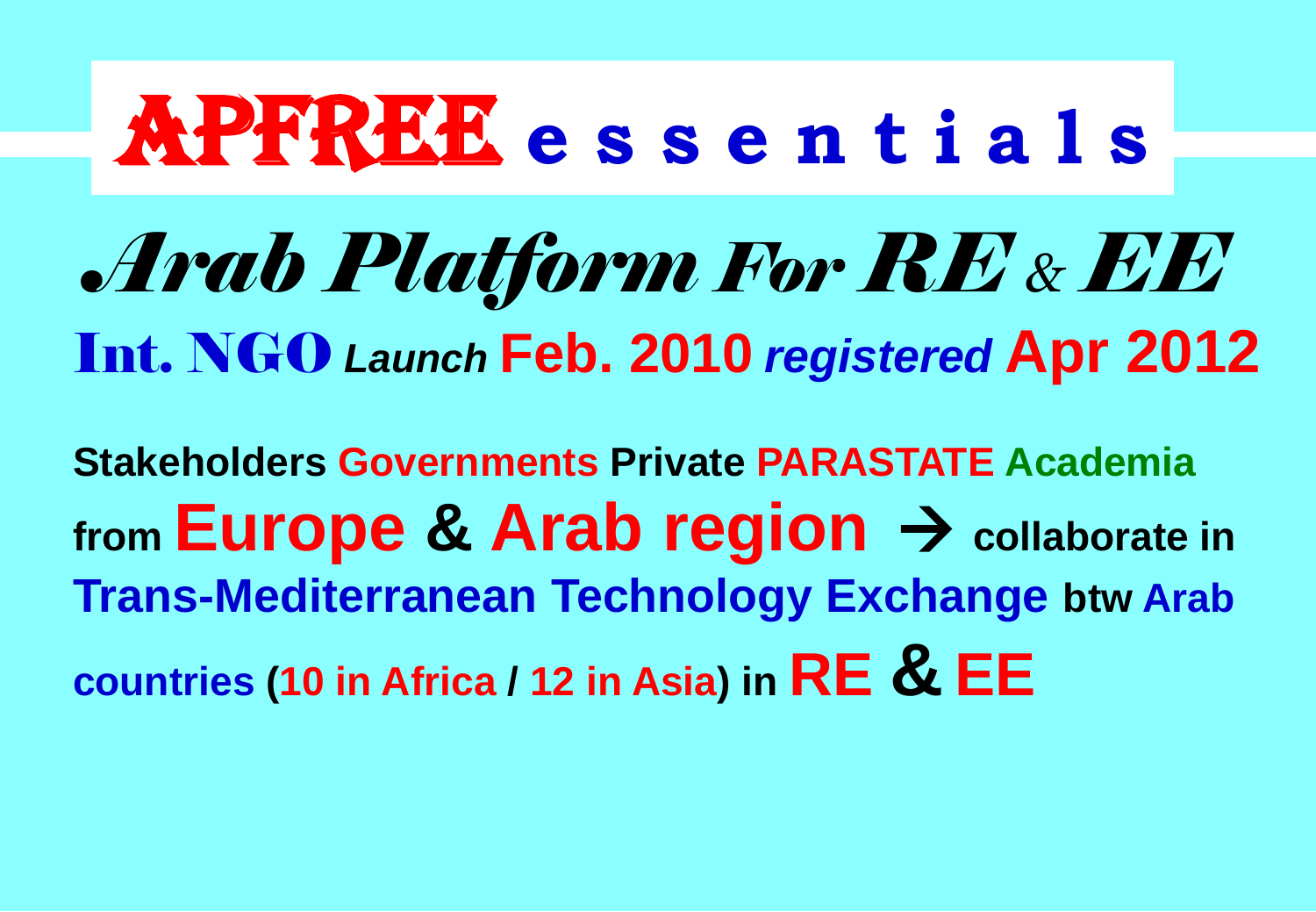## APFREE APFREE **aftere s s e n t i a l s you forget everything**

 **professional Opinion**-*&*-**Policy-makers media, scholars, OSE CSO CAPTURING \*Transition \*\*CC \*\*\*industries \*\*\*\*JOB \*\*\*\*\* "business-societal" transformations \*\*\*\*\*\*trainings \*\*\*\*\*\*\*geopolitics \*\*\*\*\*\*\*\*research \*\*\*\*\*\*\*\*\*SMART GRID**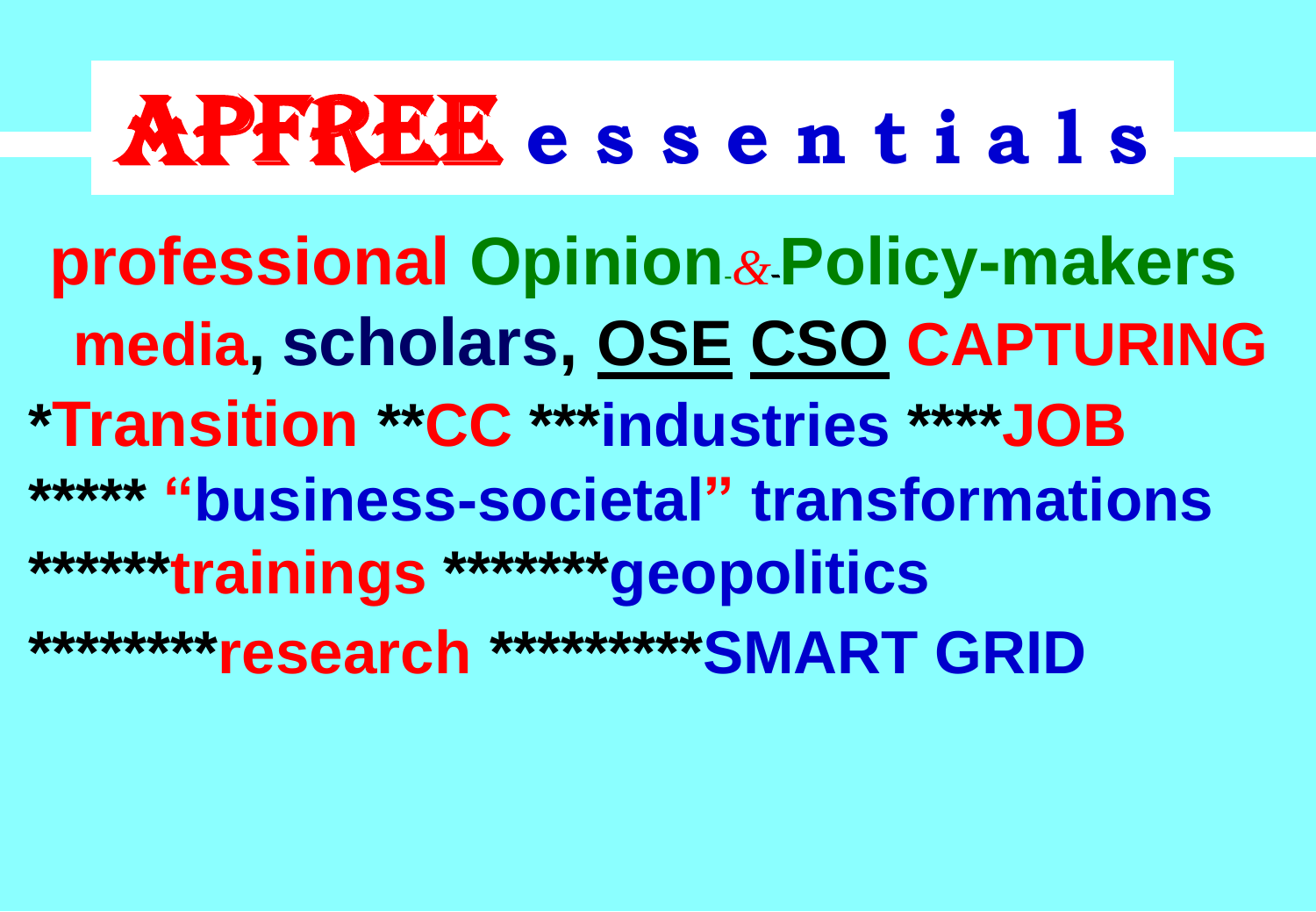### APFREE APFREE **aftere s s e n t i a l s you forget everything**

 **Think-tank, forum for businesses and information sharing and exchanges, AND PLATFORM for projects & technical expertise** (**carbon footprint financial alleviation on deprived and poor end-users energy access with micro-finance projects**)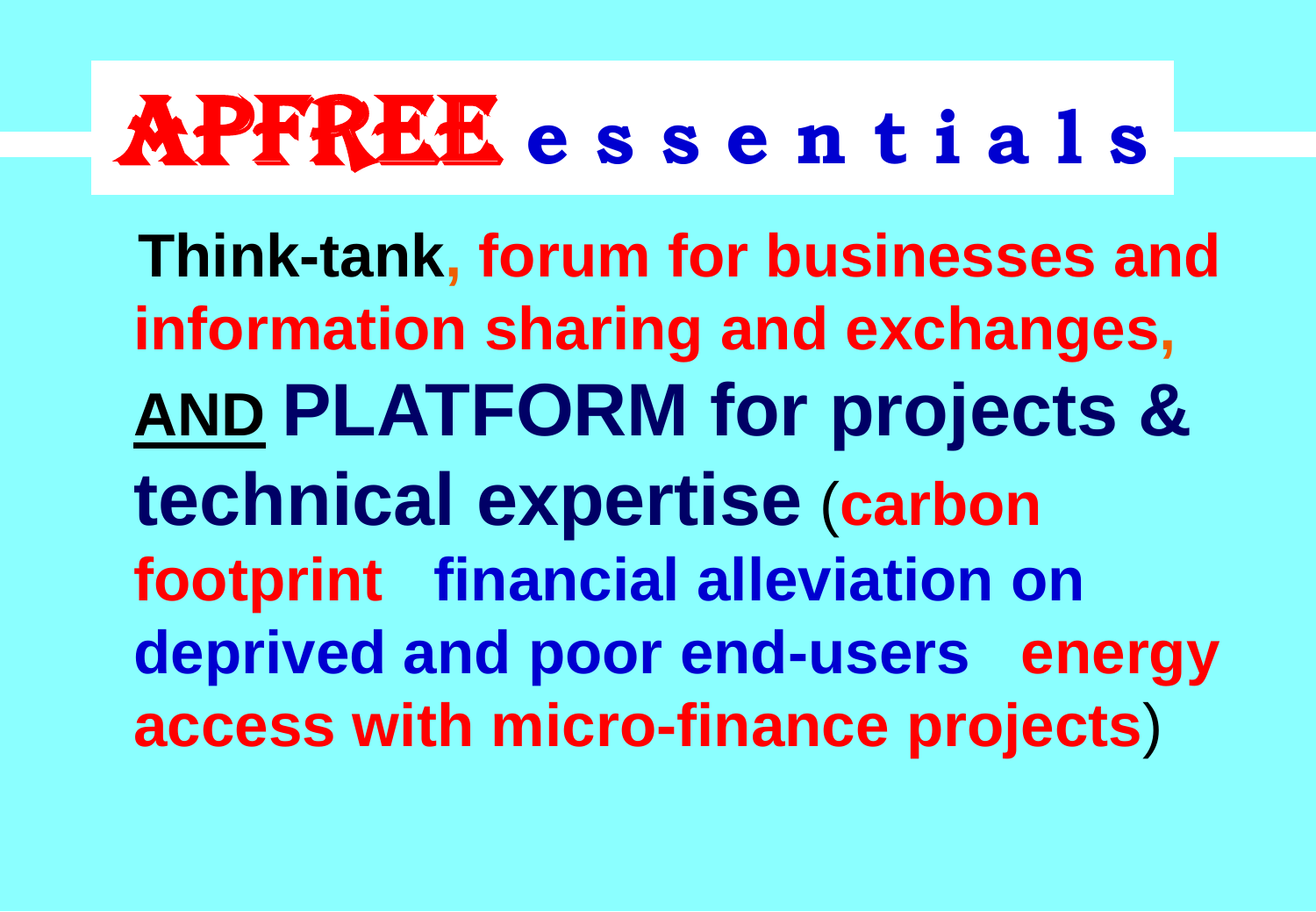### APFREE APFREE **aftere s s e n t i a l s you forget everything**

 **int. NGO, APFREEE is comfortable addressing controversial ENERGY issues (Electricity Subsidies–FEED-in-TARIFF) since government can be under tremendous political/electoral pressures and private actors might find themselves under financial obligations.**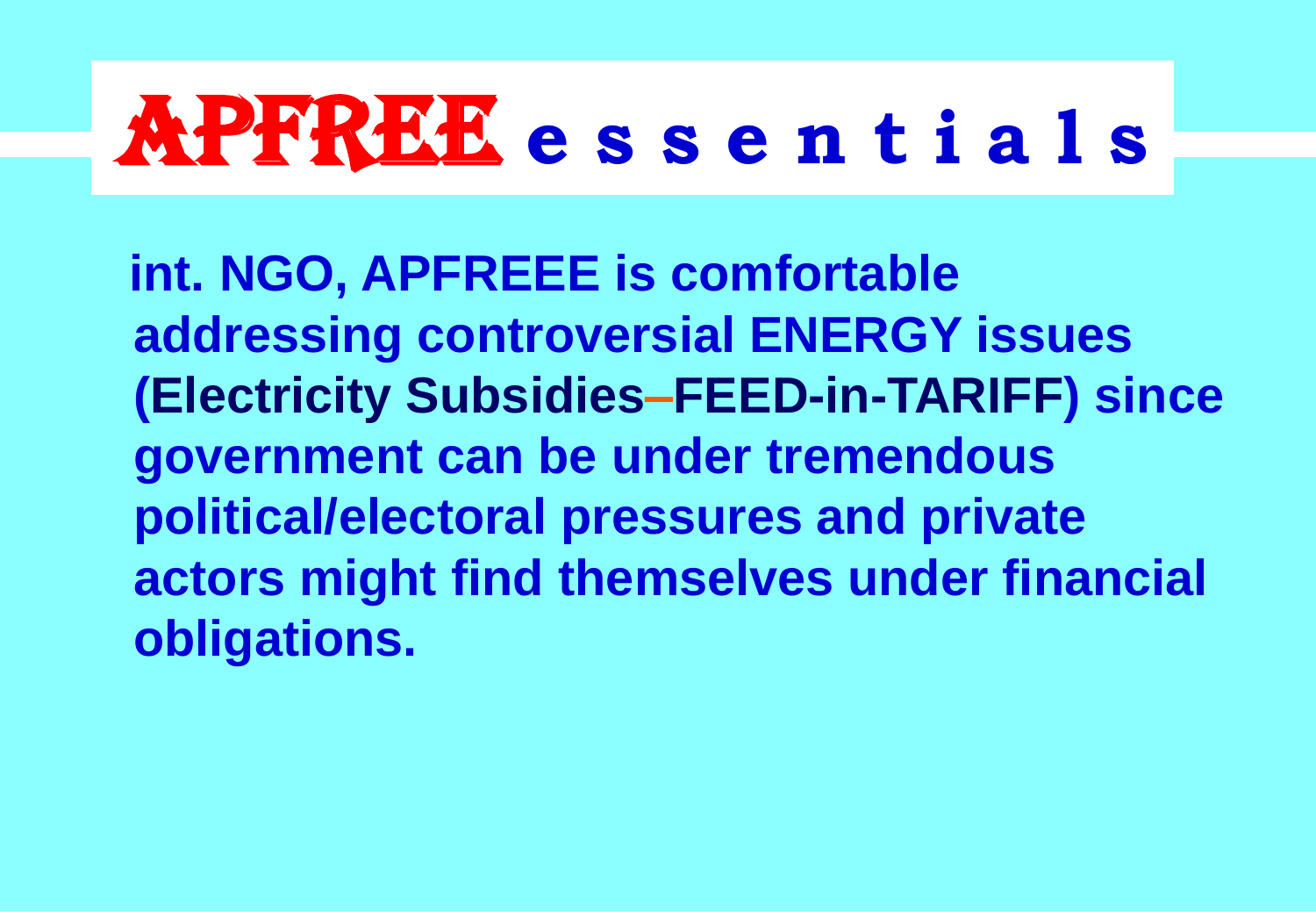

*APFREEE beating heart, within which is the power to create, nurture and transform*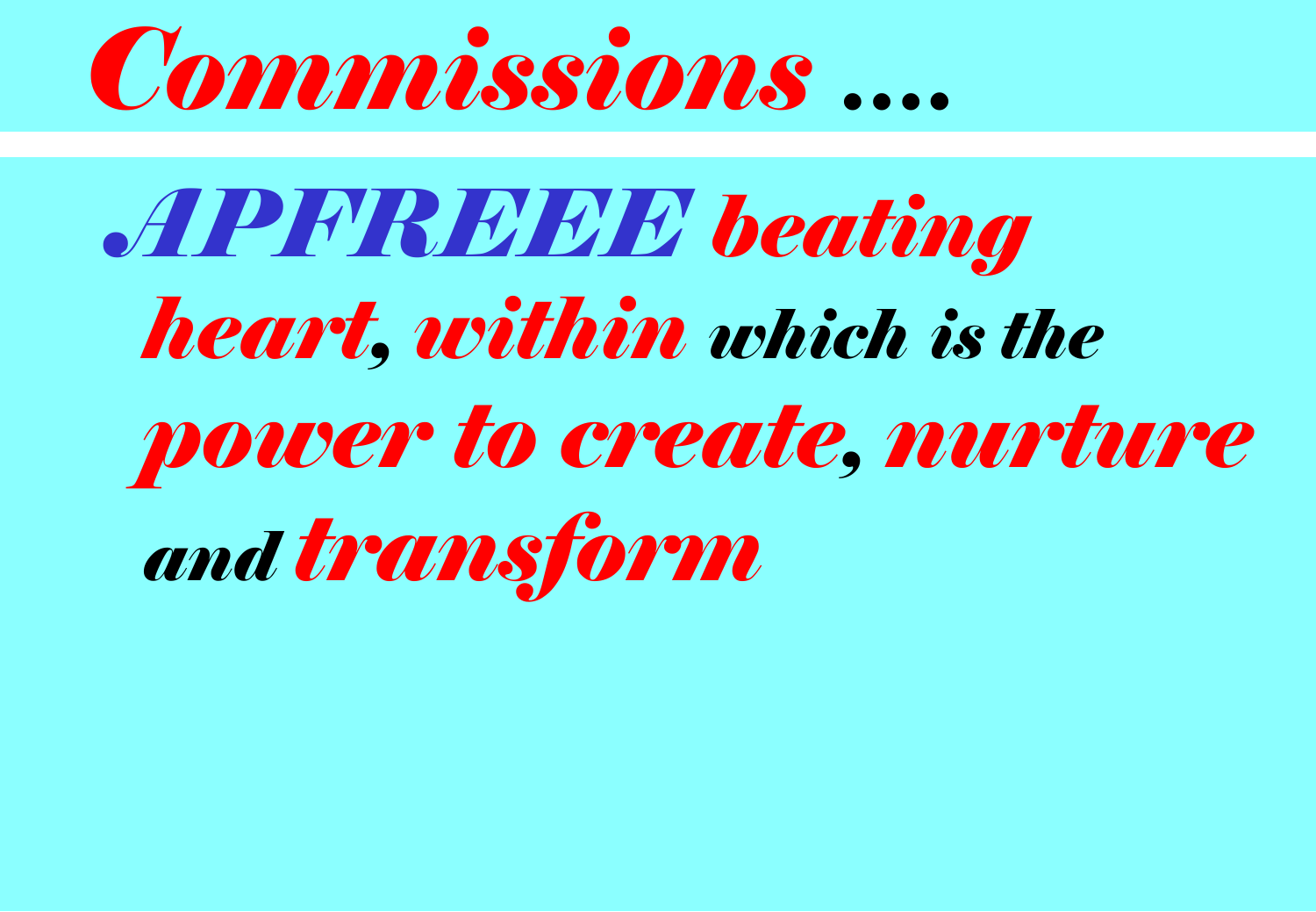#### Solar // *Wind & tide* // *E.E. Geothermal Bio-energy GHG emissions Policy*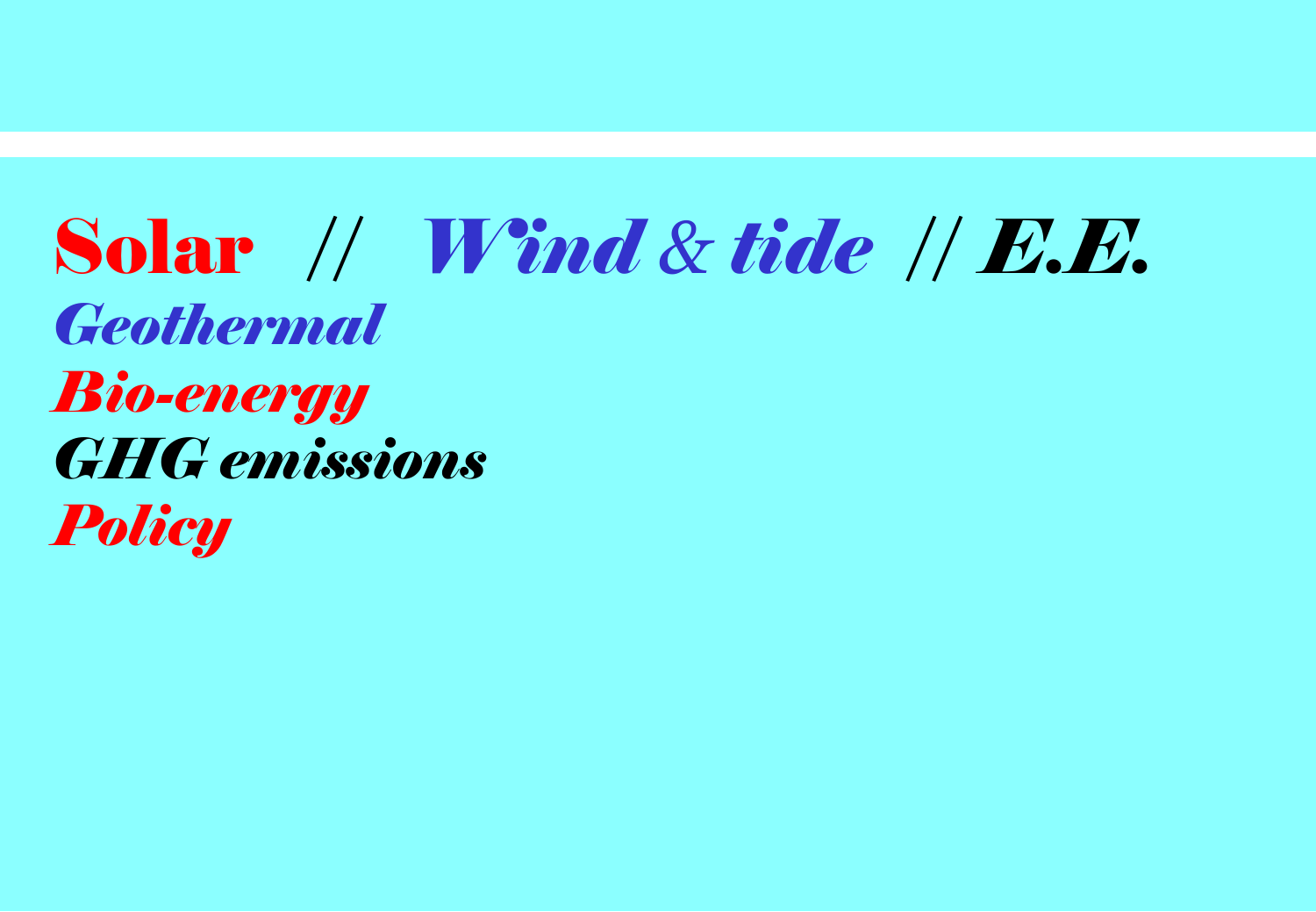## *Smart Grids & Smart Cities: Enable RE integration Water Electricity S&D Management*

*Social Economy &Employment*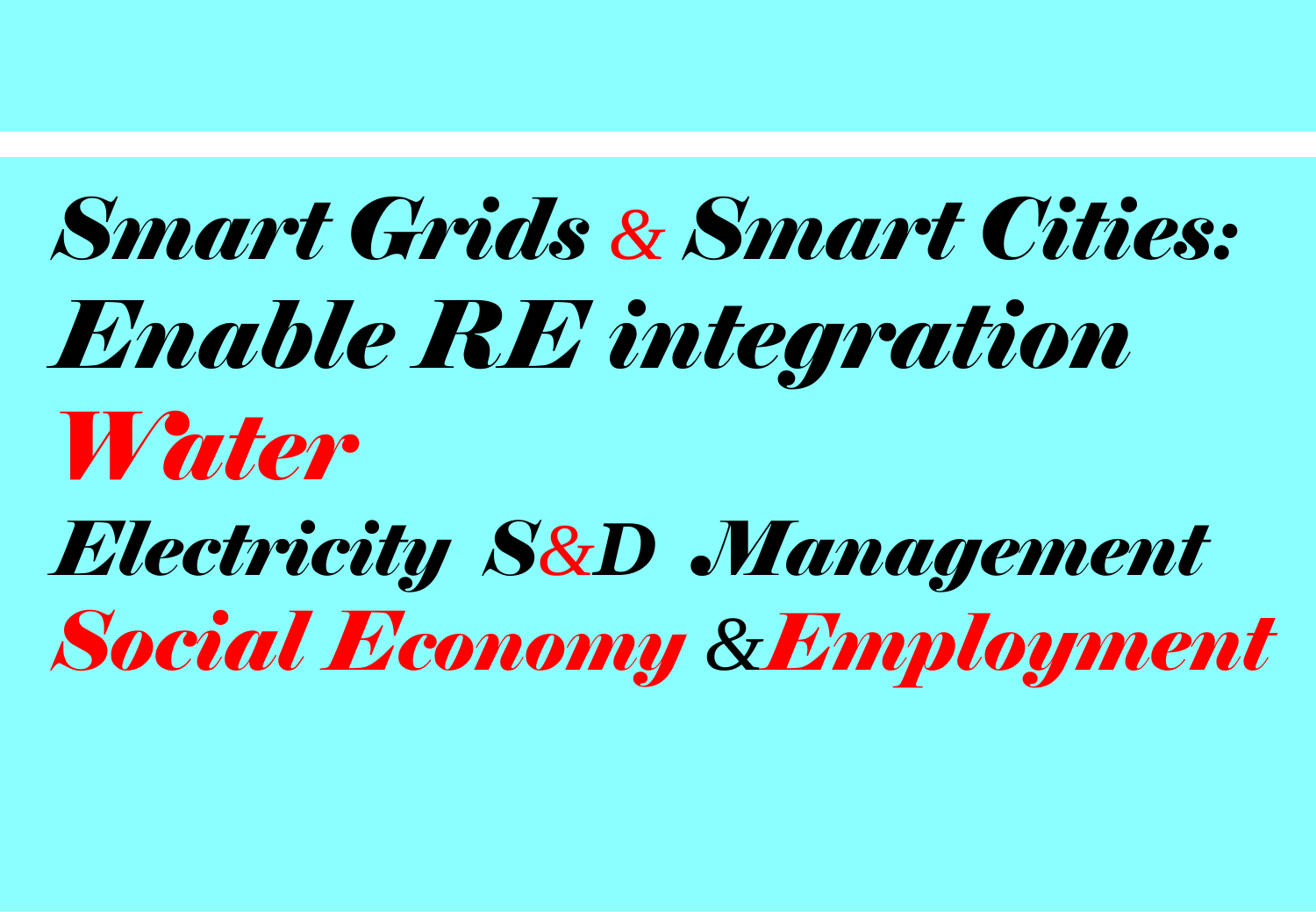#### Each comprise 2 sub-commissions:

- One addressing the issues of "innovations" "markets and, emerging markets" "research, applied researches"

- One addressing the issues of fundraising approaches and priorities", "funding resources and, emerging finances" "donors, networking and rationales for financing "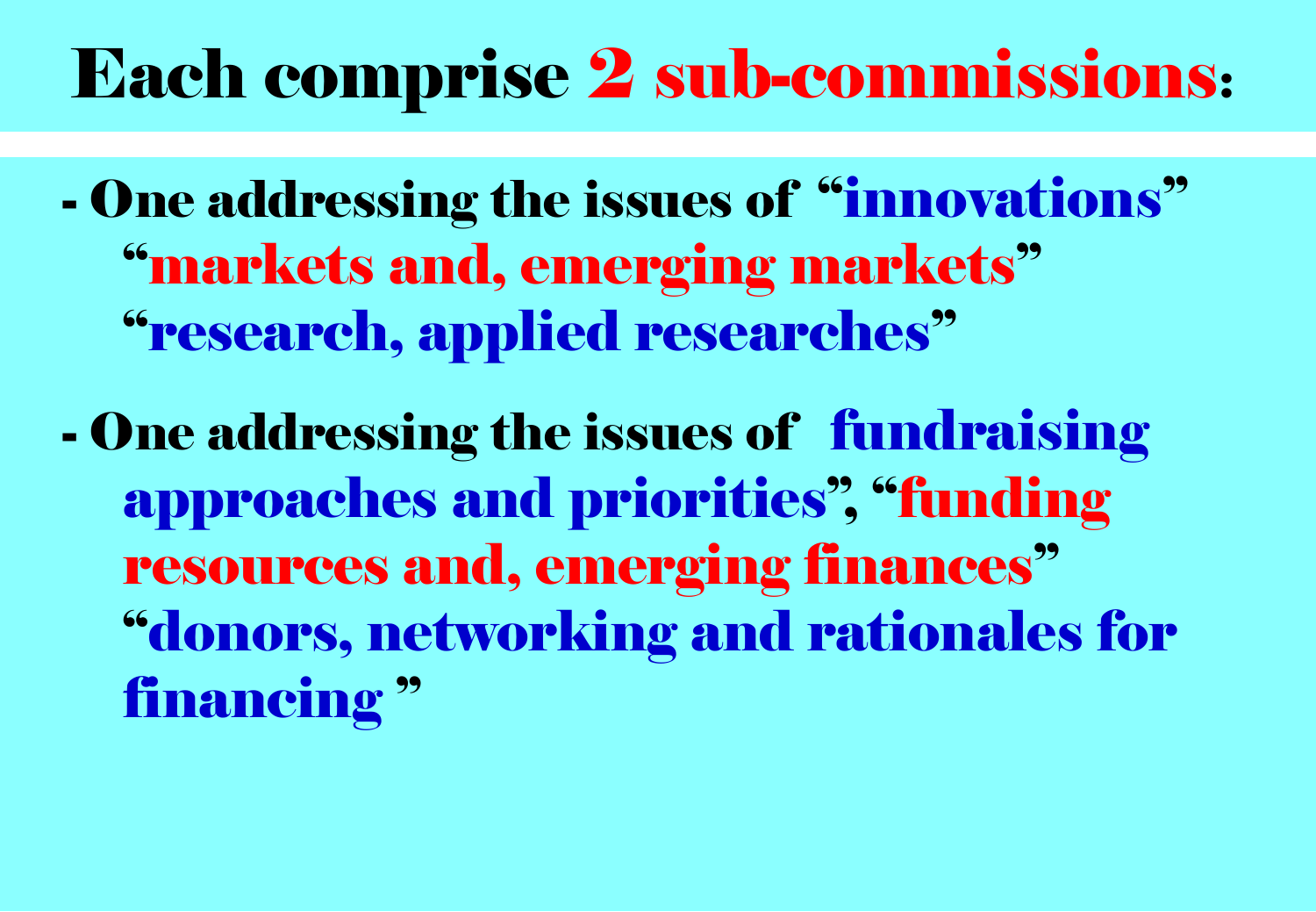## **R A T I O N A L E**

## *Address in ARAB Countries*

- *\* ELECTRICITY SUBSIDIES*
- *\* FEED-in-TARIFF*
- *\* BASICS FOR SMART GRID & R.E.*